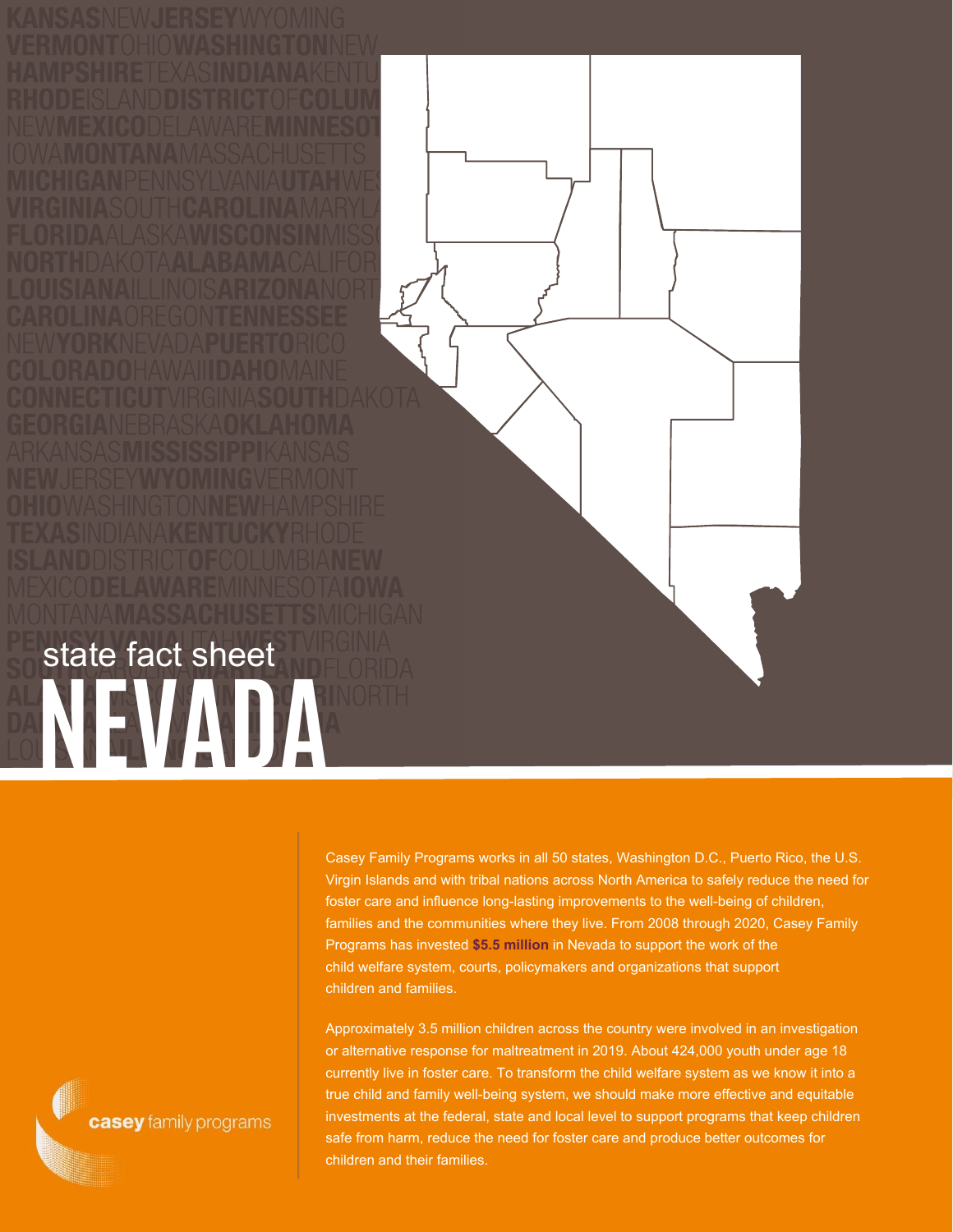We talk about a "foster care system," but the goal is to create a child and family well-being system that prevents abuse and neglect and helps every child grow up safely in his or her own family whenever possible. Rather than waiting for maltreatment to occur, we can improve the safety of children who have come to the attention of child protective services by helping their families with evidence-based and promising practices.

Across Nevada in 2019, approximately:



Most states currently are limited to using the bulk of the \$9.8 billion in dedicated federal child welfare funding only for services related to foster care. The Family First Prevention Services Act of 2018 and the Family First Transition Act of 2019 provide states with the historic opportunity to invest federal funding to support preventive services, including substance abuse, mental health and parental skill training, so more children can remain safely at home. States and tribes now have access to new federal prevention resources to help keep children safe from harm in the first place by helping strengthen their families.

How federal child welfare funding is currently aligned in Nevada\*:

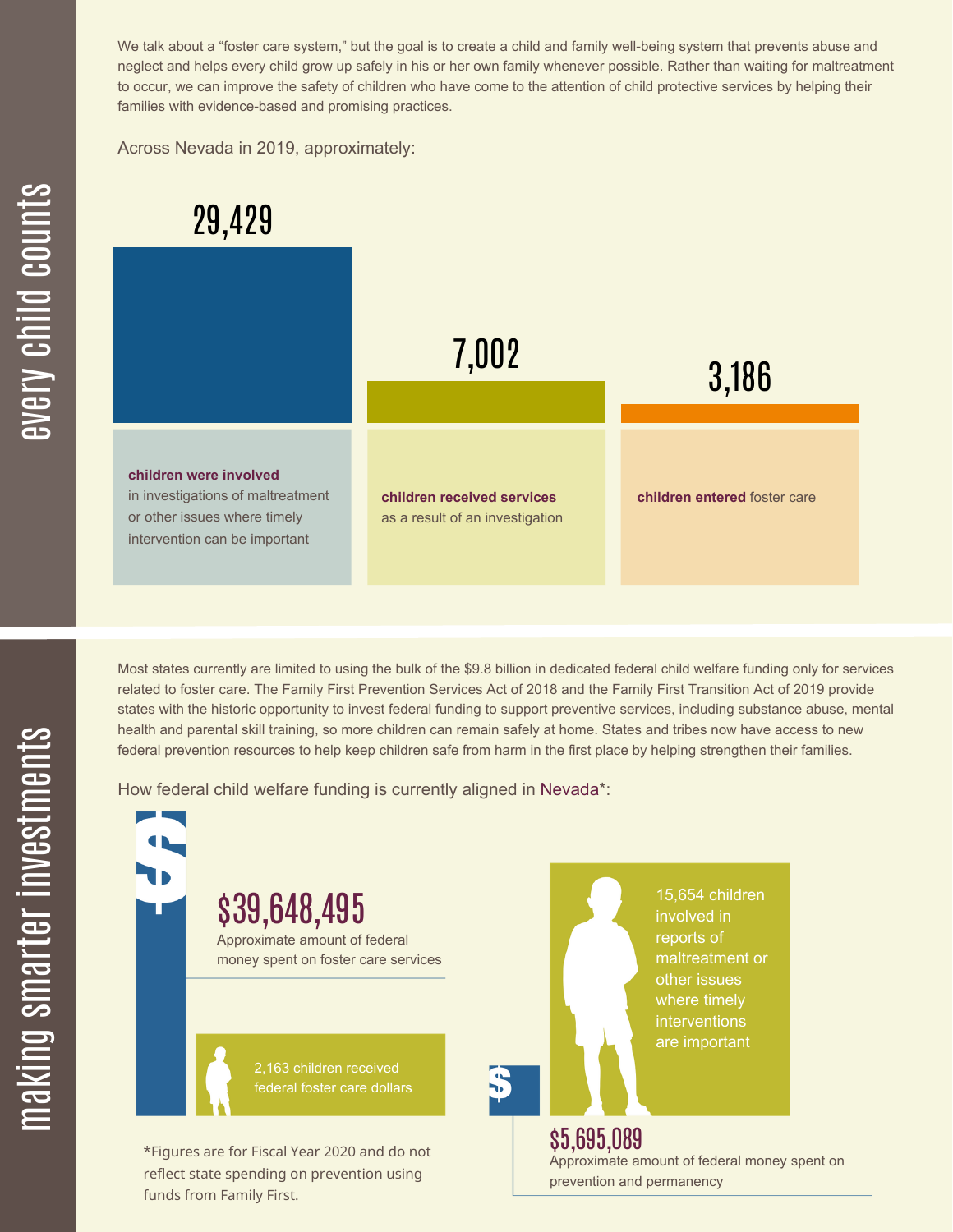Safety and effective response go hand in hand. Most children enter foster care due to neglect and other reasons — not because of physical or sexual abuse. In Nevada, providing targeted and effective interventions as soon as possible, including by accessing new federal resources provided under the Family First Prevention Services Act and the Family First Transition Act, can safely allow children to remain with their families and thrive.

95% of

**Nevada** 

a repeat

within six

do not

children in

experience

occurrence of

maltreatment

## Reasons children in Nevada enter foster care:





\*"Other" includes parental substance abuse, child substance abuse, child disability, child behavior problems, parent death, parent incarceration, caretaker inability to cope, relinquishment or inadequate housing.

What happens to children who end up in foster care? Most are safely reunited with their own family or extended family. A months

significant number are adopted. Under the Family First Prevention Services Act, communities can more easily invest in helping more children to grow up in safe, stable families by providing appropriate and timely services prior to the need for removal, or after they return home or have been adopted.

Among children in Nevada who exited foster care in 2019:



Numbers may not equal 100% due to rounding. \*"Other" includes transferred to another agency, ran away or died.  $\overline{\mathsf{Z}}$  $\overline{\mathbf{C}}$  $\equiv$  $\blacksquare$ e  $\boldsymbol{\mathcal{C}}$  $\overline{\mathbf{C}}$  $\overline{\phantom{a}}$  $\overline{\mathbf{C}}$  $\mathcal{C}$ <u>م</u>  $\equiv$ el<br>O  $\overline{\phantom{0}}$  $\blacksquare$ t<br>B mily

 $\overline{\mathbf{C}}$  $\leq$  $\overline{\mathbf{C}}$